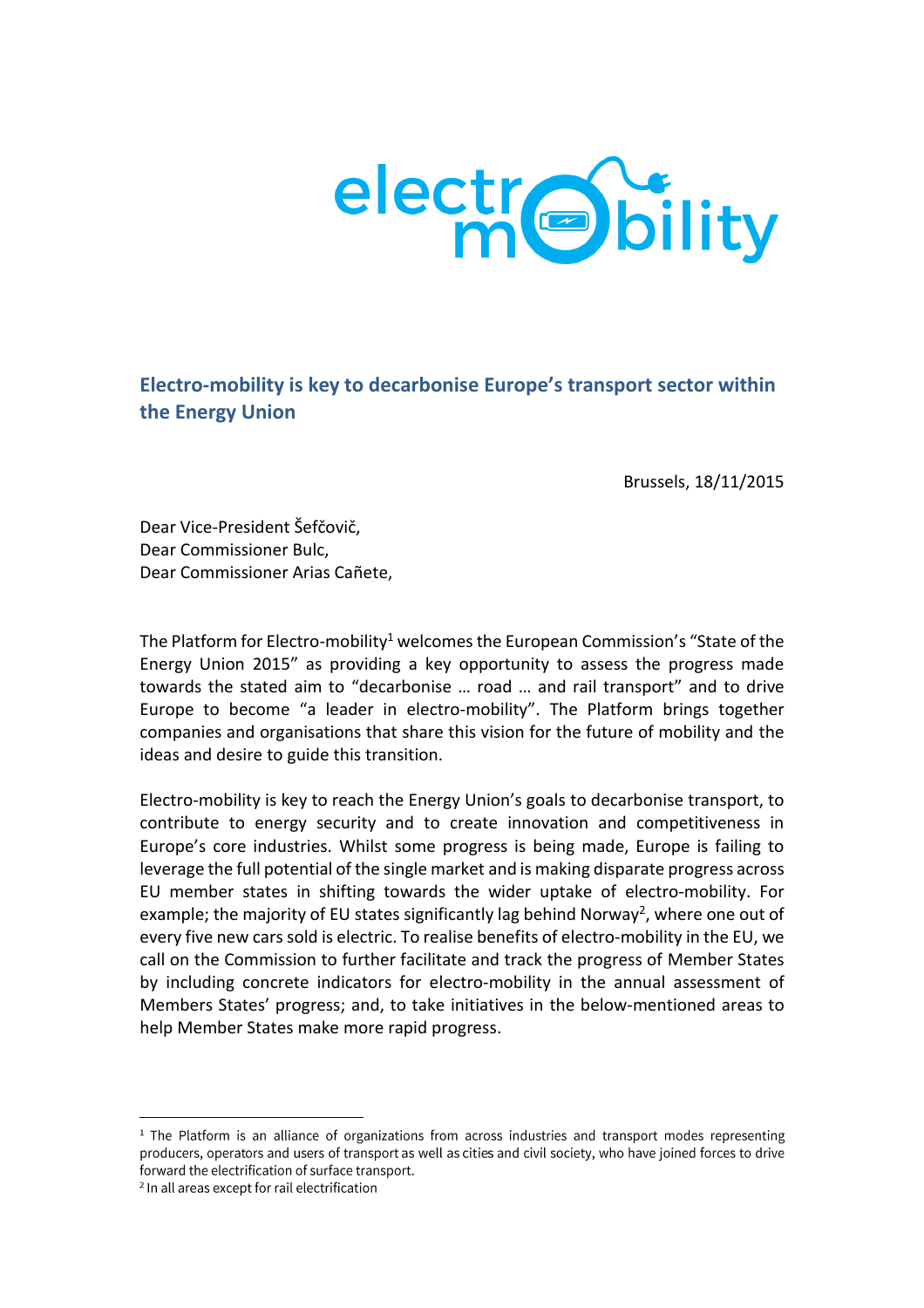The electrification of light vehicles such as bicycles and powered two-wheelers, cars, vans, trucks and buses, and also the further electrification of railways, will help Member States to meet greenhouse gas emission reduction targets for 2030. Electric transport is a true low carbon alternative to reduce local air pollution in cities, as called for by the Covenant of Mayors. A shift to electro-mobility could halve emissions in urban centres could be halved by 2050 and zero-emission urban logistics could be attained by 2030<sup>3</sup>. Furthermore, electrification is essential to achieve the Transport White Paper's objective of banning combustion engine cars from urban areas by 2050.

Electro-mobility will also contribute to Europe's energy security. Investments in electro-mobility will reduce Europe's  $\epsilon$ 1 billion per day total energy import bill<sup>4</sup> and create additional demand for sustainable domestically-generated electricity, expanding renewable electricity use in transport and achieving more energy efficiency. Electric cars are expected to make an important contribution to the use and the optimisation of renewable energy sources (such as wind at night or solar during the day). True zero carbon mobility will make Europe's economy more energy secure.

Electro-mobility also drives growth and makes Europe more competitive. It encourages innovation in the European automotive and battery supply chain, and stimulates jobs – 1.08 Mio in 2030, and 2.35 Mio new jobs in 2050 are expected from a shift to electrification of road transport. $^5$ 

To realise these benefits and exploit the full potential of electro-mobility we call on you to:

- Incentivise the cost-effective use of electric vehicles in the European car, bus and truck market; and encourage the uptake of light electric vehicles by removing the regulatory and fiscal bottlenecks;
- Accelerate the interoperability and standardisation of recharging stations and services for electric vehicles through innovative standardisation solutions; and create a cost-effective network of charging points at strategic points and in highlyfrequented areas that makes electric vehicles an efficient and convenient form of mobility both inside and outside of cities;
- Encourage electric vehicle-sharing solutions and foster intermodality through the combined use of different modes of (electric) transport in cities;
- Integrate the development of the market for electric vehicles within the broader smart grid environment, including smart charging, renewable electricity, and the use of electric vehicles, to enable more effective energy storage and peak demand management;
- Electrify and upgrade rail services, especially regional connections, and support the development and market introduction of energy efficient solutions and new vehicle concepts for non-electrified lines.

 $\overline{a}$ 

<sup>&</sup>lt;sup>4</sup> European Energy Security Strategy 2014

<sup>&</sup>lt;sup>5</sup> Fuelling Europe's Future,

http://www.camecon.com/Libraries/Downloadable Files/Fuelling Europe s Future-How auto innovation leads to EU jobs.sflb.ashx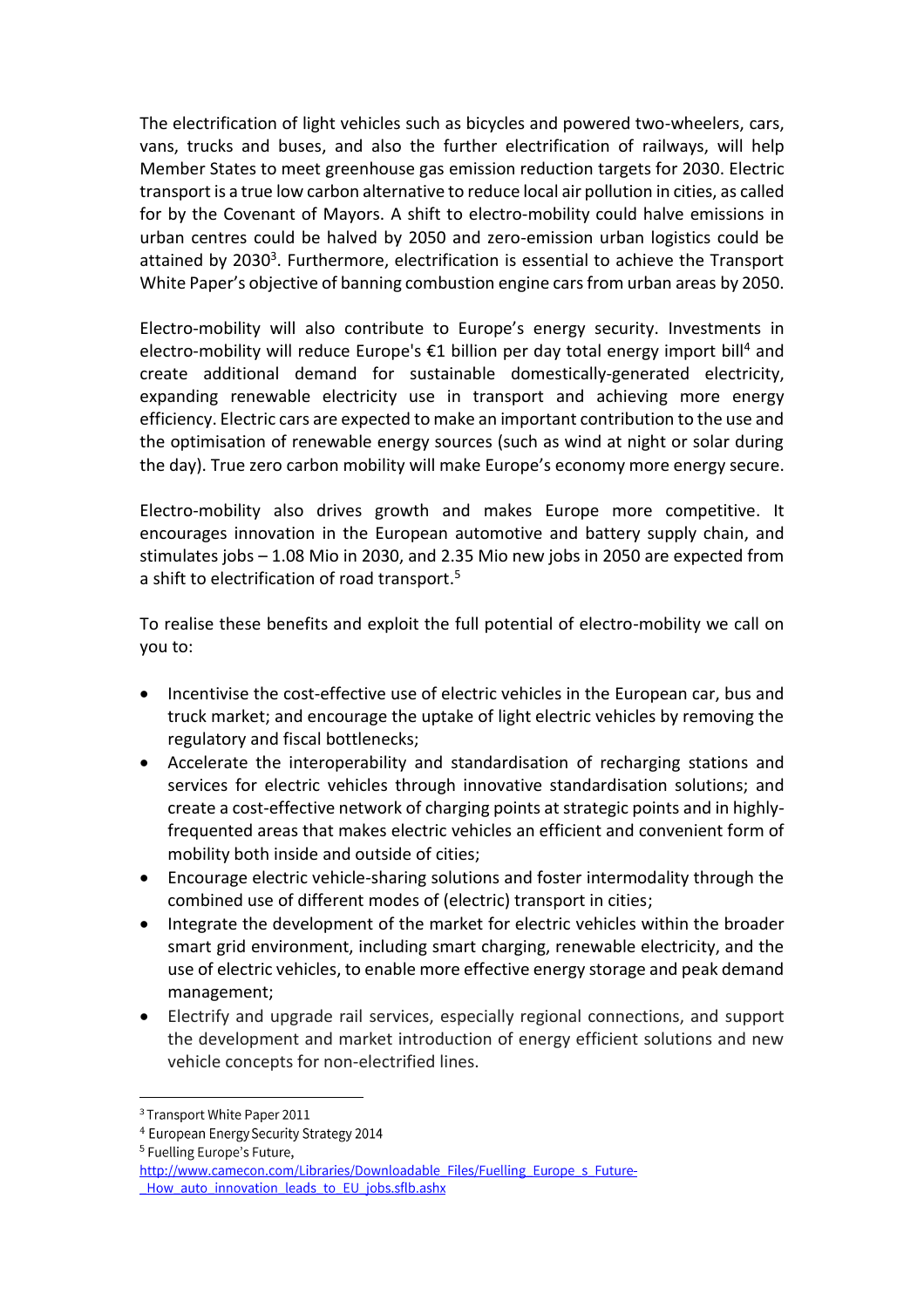Explore the potential of setting-up an EU Joint Initiative on public and/or private electro-mobility transport in order to pool the industry and concretely enhance the deployment of new e-mobility technologies across the EU.

The decarbonisation of transport through electro-mobility is a key component of delivering the Energy Union goals. The upcoming European communication on the decarbonisation of transport announced for early 2016 provides the ideal opportunity to make detailed proposals in the areas identified above to help deliver the Energy Union's ambitions. The Platform would welcome an opportunity to discuss detailed proposals in each of these areas.

Yours sincerely,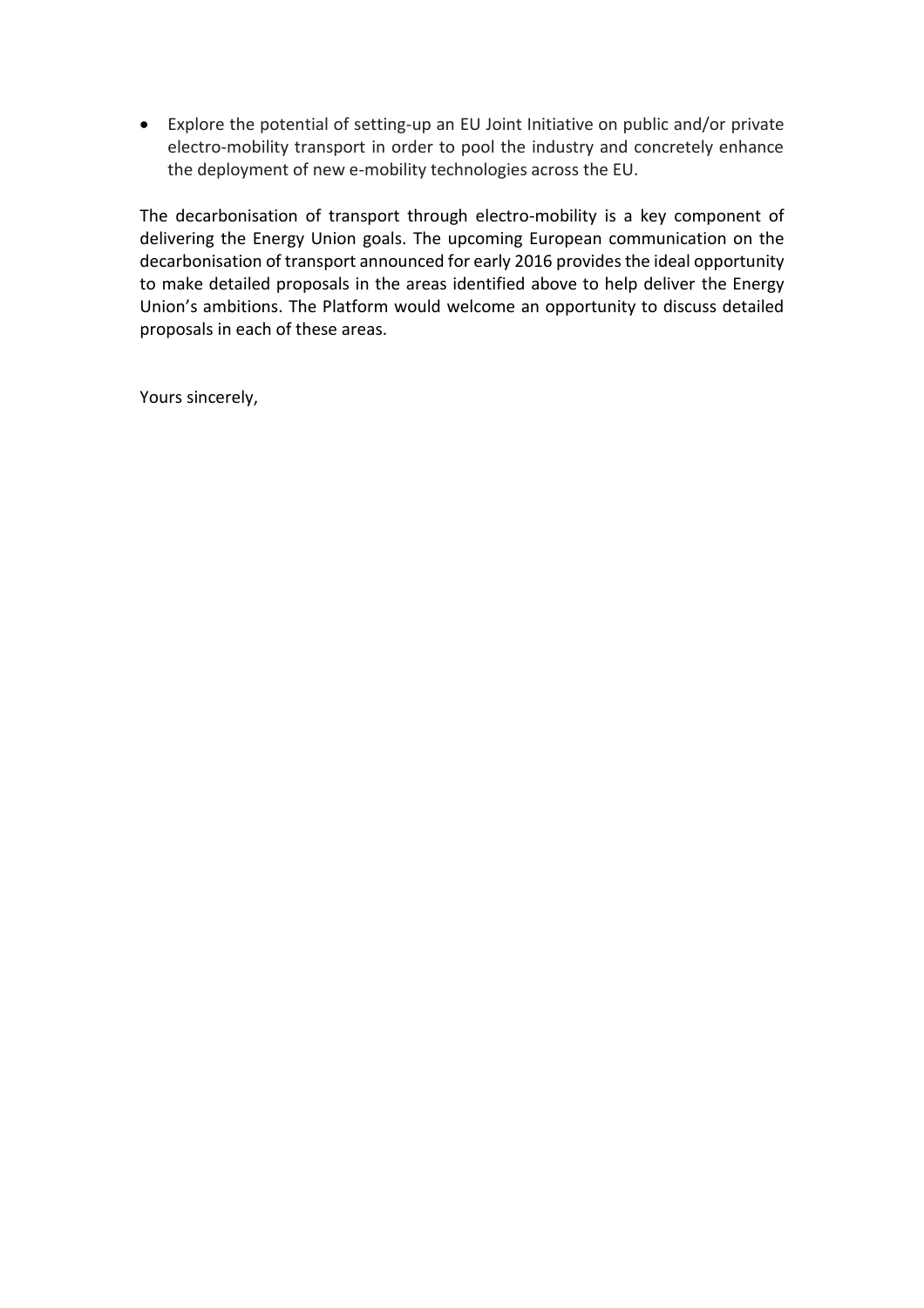

Joeri de Ridder, Chair







Executive Director







Bruno Marguet, Vice-President Strategy

Jonas Helseth, Director Libor Lochman,



**ELECTRICITY FOR EUROPE** 



Monika Heiming, Executive Director

Hans ten Berge, Secretary-General

E eurelectric EUR

Alfons Westgeest, Executive Director

Piodu

**Laura Degallaix Director**